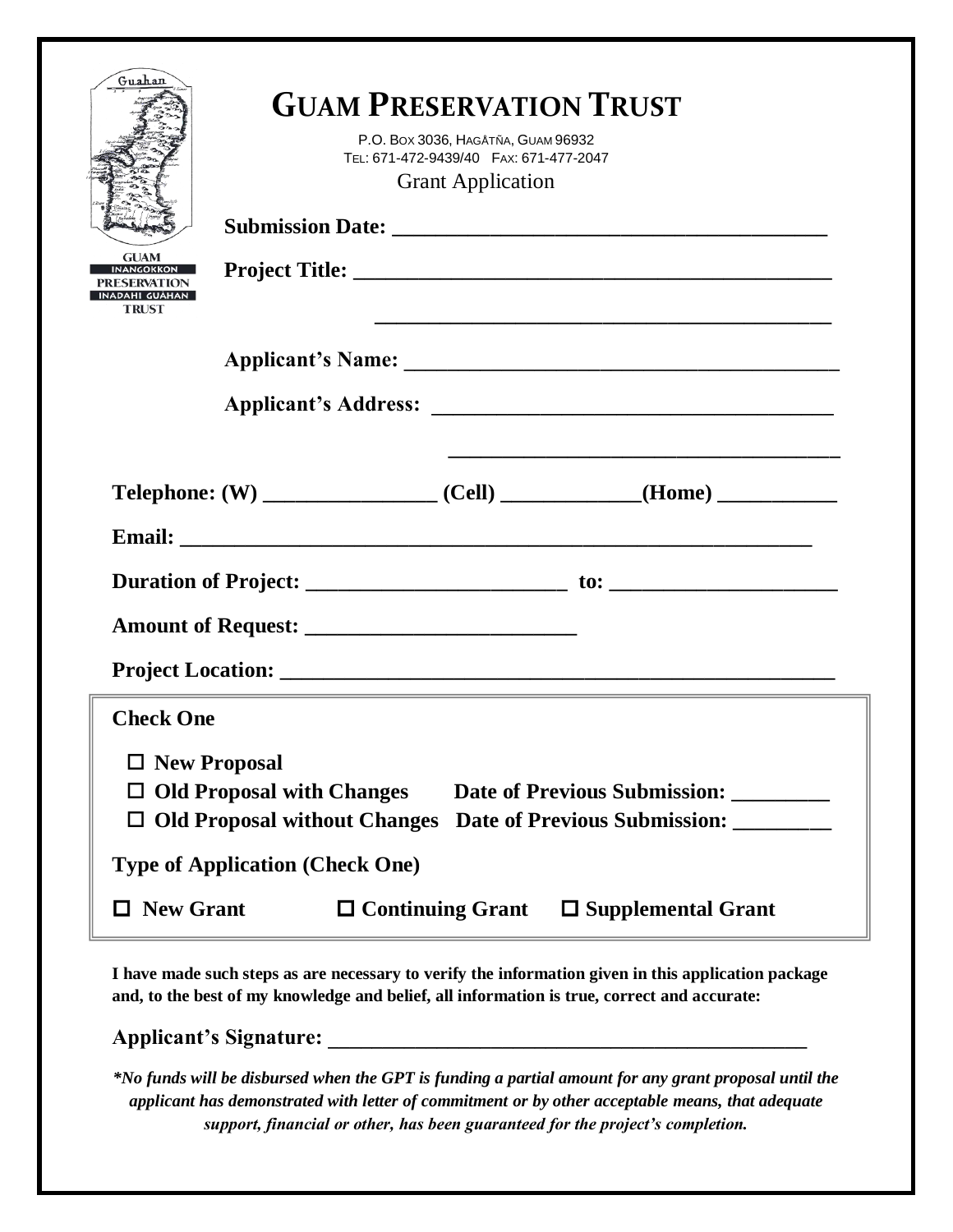# **GUAM PRESERVATION TRUST**

P.O. BOX 3036, HAGÅTÑA, GUAM 96932 ● TEL: 671-472-9439/40 FAX: 671-477-2047

# **GRANT PROPOSAL GUIDELINES**

- **Application must fall within the categories specified** by the Guam Preservation Trust (GPT) Programs and the FOCUS projects of the Fiscal Year. See "Circular  $2020-A$ "
- **Proposed activities should take place entirely or** substantially within the Territory of Guam.
- Applicants should concentrate their grant proposals on topics related specifically to Guam.
- **Grant Applications should be completed in full,** regardless of the scope or the amount budgeted.
- **Proposed projects must demonstrate a clear** commitment to authenticity and preservation.
- **T** Grant projects must be balanced and non-partisan.
- **GPT** requires a cost-share by each grantee either in cash or in-kind contributions for the grant proposal.

# **WHO MAY APPLY**

- 1. Applicants may be individuals, community organizations or societies, community galleries or museums, religious or faith based organizations, humanities councils, registered nonprofit organizations, ethnic clubs, festival sponsors/organizers, or educational institutions.
- 2. Individual Applicants must be U.S. citizens and residents of Guam. Individual applications who do not meet the above criteria may affiliate themselves recognized Guam-based organizations for Sponsorships.
- 3. Government entities may apply. However, such grant applications are governed by Public Laws 20-151, 21-07 and 27-89, which prevent the use of GPT funds for operational expenses.

# **BUDGET GUIDELINES**

- 1. Budgets must be submitted on separate sheets of paper. The heading: "*(Name of the Grant Project)*  Budget" must be at the top of the page.
- 2. Budget should include all applicable costs, such as project staff, supplies, equipment and miscellaneous.
- 3. Budgets should be divided into sections by category (such as staff, supplies, etc.) and then itemized and sub-totaled within each category and subcategory.
- 4. A glossary of technical terms should be provided as an attachment to the proposed budget (if applicable).
- 5. In-kind contributions should be included.

# **PROHIBITED COSTS**

- 1. Purchase of equipment.
- 2. Rental of office/storage space, except for approved museum collections.
- 3. Salaries of full-time positions or positions considered by GPT to be full-time and not related to specifically to the project.
- 4. Mileage

# **ALLOWABLE COSTS**

- 1. Fees for personnel involved in the grant project.
- 2. Cost for materials and supplies related to the development and implementation of the project.
- 3. Costs for the contractual services (such as renting equipment or professional assistance) to be provided as part of the grant project.
- 4. Acquisitions, collection, care and conservation costs.
- 5. Modest costs associated with training community members to perform continuing work in documenting, preserving and enhancing historic places and perspectives.
- 6. Direct costs of mounting exhibitions, displays or presentations that promote the preservation of and education of historic places.

The costs described above do not comprise of a definitive list. Other costs may be allowed at the discretion of the GPT Board.

- 1. Requests for general operating support or assistance with annual funding needs, except as an allowable portion of requests to support specific projects.
- 2. Requests in conflict with the spirit of Public Laws 21-151, 21-07 and 27-89.



 *For further information, please contact the Guam Preservation Trust*

Tel: 671-472-9439/40 Fax: 671-477-2047

Email: jqpreservation@guam.net Website: www.guampreservationtrust.org